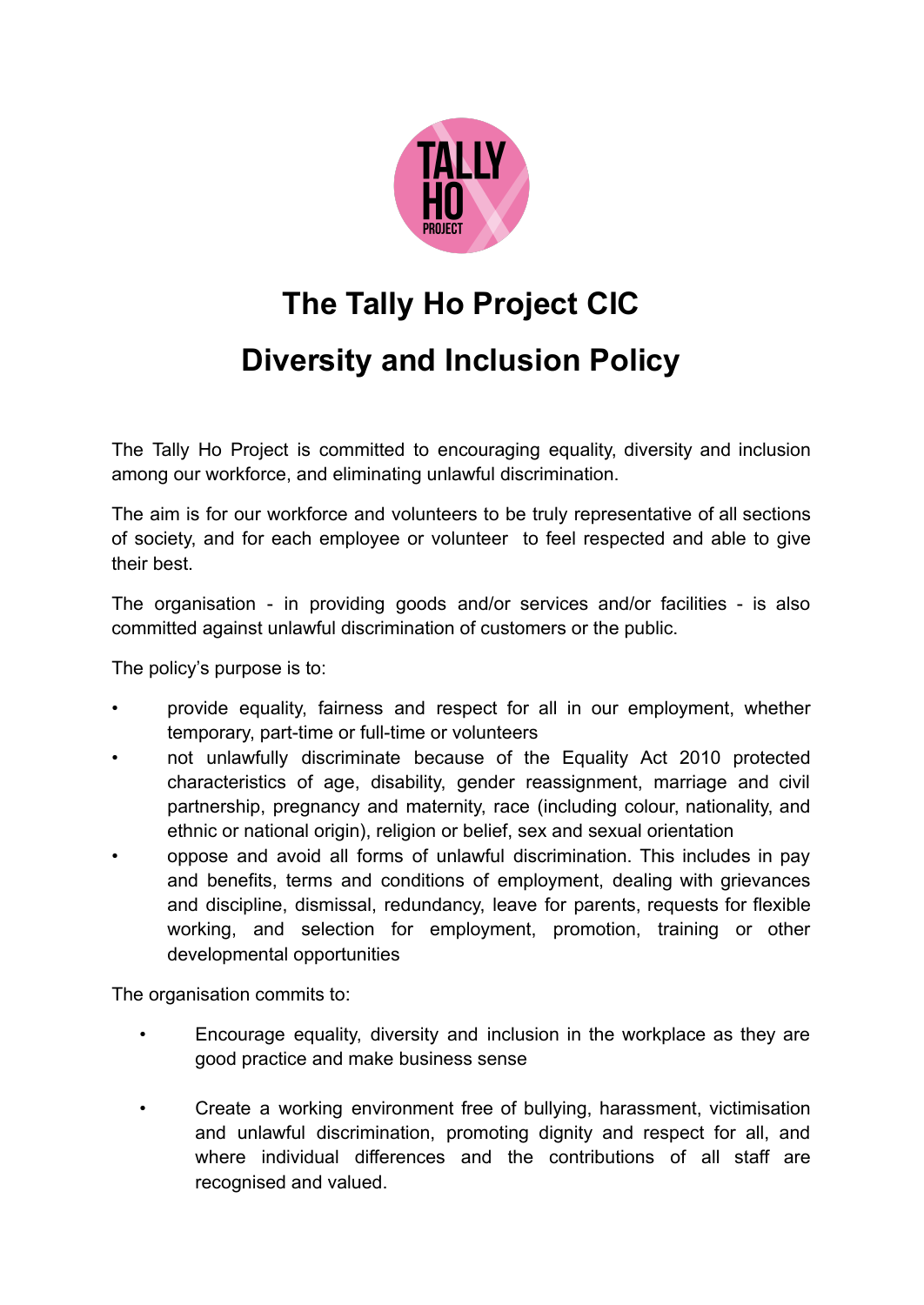Responsibilities include staff conducting themselves to help the organisation provide equal opportunities in employment, and prevent bullying, harassment, victimisation and unlawful discrimination.

- All staff should understand they, as well as their employer, can be held liable for acts of bullying, harassment, victimisation and unlawful discrimination, in the course of their employment, against fellow employees, customers, suppliers and the public
- Take seriously complaints of bullying, harassment, victimisation and unlawful discrimination by fellow employees, customers, suppliers, visitors, the public and any others in the course of the organisation's work activities.

Such acts will be dealt with as misconduct under the organisation's grievance and/or disciplinary procedures, and appropriate action will be taken. Particularly serious complaints could amount to gross misconduct and lead to dismissal without notice.

Further, sexual harassment may amount to both an employment rights matter and a criminal matter, such as in sexual assault allegations. In addition, harassment under the Protection from Harassment Act 1997 – which is not limited to circumstances where harassment relates to a protected characteristic – is a criminal offence.

- Make opportunities for training, development and progress available to all staff, who will be helped and encouraged to develop their full potential, so their talents and resources can be fully utilised to maximise the efficiency of the organisation.
- Decisions concerning staff being based on merit (apart from in any necessary and limited exemptions and exceptions allowed under the Equality Act).
- Monitor the make-up of the workforce regarding information such as age, sex, ethnic background, sexual orientation, religion or belief, and disability in encouraging equality, diversity and inclusion, and in meeting the aims and commitments set out in the equality, diversity and inclusion policy.

Monitoring will also include assessing how the equality, diversity and inclusion policy, and any supporting action plan, are working in practice,